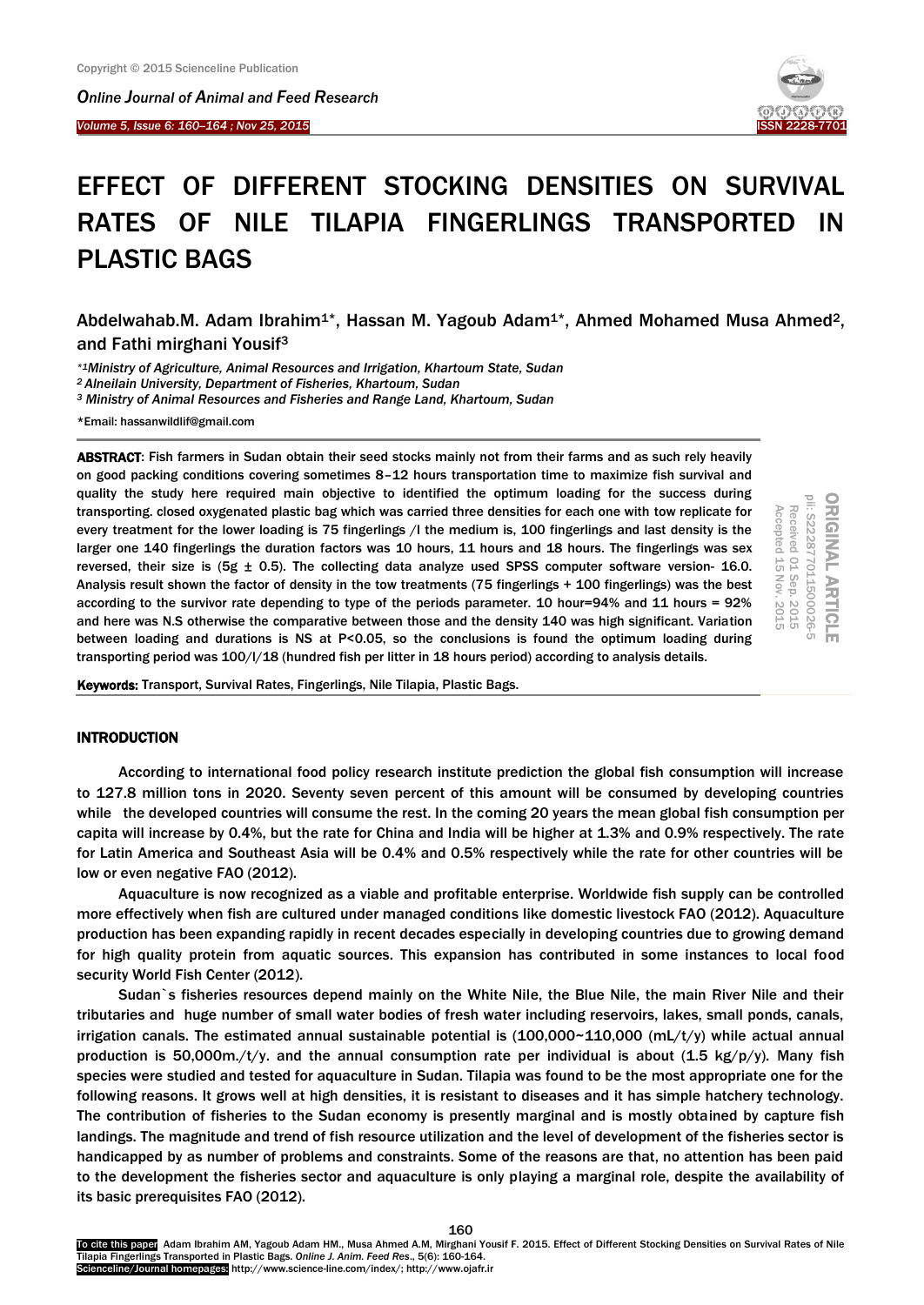Transporting fish is very important part of fish culture. Fry and fingerlings must be transported from hatchery to pond for stocking and brood fish are sometimes transported in to the hatchery to spawn. It may even be necessary to transport live harvested fish to transport market for sale. A fish farmer must be very familiar with the principles, techniques and practices of fish transportation so as to minimize fish death resulting from transportation I.C.A. (1990).

Fish are generally transported in containers such as cans of different sizes, pots of ceramic or metal, wooden or metal buckets, vats, barrels, plastic bags, Styrofoam boxes, bottles, jugs etc. Generally, almost any clean, water proof container may be used. Certain containers like wood and Styrofoam are good heat insulators while metal or plastic containers are poor insulators and may have to be wrapped with wet towels or packed with ice to keep temperatures down (ICA, 1990). Once fish have been placed in transport containers they should be brought to their destination by the quickest possible means. That will provide relatively smooth and direct route which may be made by foot, animal cart, bicycle, boat, vehicle etc.

# MATERIAL AND METHODS

Small digital balance 0.00-20.00 g (electronic scales, produced by AND Company), Different types of thermometers (produced by Big Learning Company), Oxygen cylinders from liquid air Company. Cartons size 100 cm x 50 cm x 80 cm. Scope nets size 30 cm diameter. One metal barrel filled water on truck. One Plastic container. One Truck or open Box car Hilux. Treatment and handling tools (light source, gloves, boxes) .Safety and protection tools. Two note books. Ninety Plastic bags. One cell phone Stop watch. One five liters Plastic container.

The experimental design comprises one thousand and ninety fingerlings divided among 18 plastic bags. Two variables were used in the experiment and these were the loading and the transporting period. Three different loadings were used and these were 140, 100 and 75 fish per liter. The transporting periods were set at 10, 11 and 18 hours. Two replicas were made of each of these variables. Fish feeding ceased 24 hours prior to the time of their transportation. The fish were placed in bags in which water constitutes one quarter and the three remaining quarters contain oxygen. After adding oxygen the bag is sealed shut with a rubber band then agitated by pure oxygen of liquid air 99% they fish were then transported from Khartoum north to Barber in the River Nile state which is located 324 kilometers north. The average air temperature during the journey was 24 C while the average water temperature was 18 °C. Wet clothes placed over the bags will keep them cool, and immediately upon arrival the rates of mortality and survival were determined.

#### Statistical analysis

The statistical analysis of the data was conducted using SPSS statistical package Ver.16

## RESULTS AND DISCUSSION

#### Measurements and Readings

The number of dead fish were recorded after 10 hours were 39 dead fish in loading 140 per litter while were 21dead fish in loading 100 per litter and only 8 dead fish were sorted from this group . The total of mortality in the short period was 68 dead fish, the number of dead fish were recorded after 11 hours were 46 dead fish in loading 140 per litter while were 23 dead fish in loading 100 per litter and only 9 dead fish were sorted from this group . The total of mortality in the medium period was 78 dead fish. The number of dead fish were recorded after 18 hours were 55 dead fish in loading 140 per litter while were 30 dead fish in loading 100 per litter and only 18 dead fish were sorted from this group . The total of mortality in the long period was 103 dead fish.

| Table 1- The mortality loading 140/liter according to different duration in experiment. |                 |                  |                       |           |
|-----------------------------------------------------------------------------------------|-----------------|------------------|-----------------------|-----------|
| <b>Density</b>                                                                          | <b>Duration</b> | <b>Mortality</b> | <b>Mortality Rate</b> | Survivor% |
| 140                                                                                     | 10              | 17               | 12.14%                | 87.86%    |
| 140                                                                                     | 10              | 22               | 15.70%                | 84.30%    |
| 140                                                                                     | 11              | 24               | 17.14%                | 82.86%    |
| 140                                                                                     | 11              | 22               | 15.70%                | 80.70%    |
| 140                                                                                     | 18              | 27               | 19.30%                | 80.70%    |
| 140                                                                                     | 18              | 28               | 20%                   | 80%       |

To cite this paper: Adam Ibrahim AM, Yagoub Adam HM., Musa Ahmed A.M, Mirghani Yousif F. 2015. Effect of Different Stocking Densities on Survival Rates of Nile Tilapia Fingerlings Transported in Plastic Bags. *Online J. Anim. Feed Res*., 5(6): 160-164. Scienceline/Journal homepages: http://www.science-line.com/index/; http://www.ojafr.ir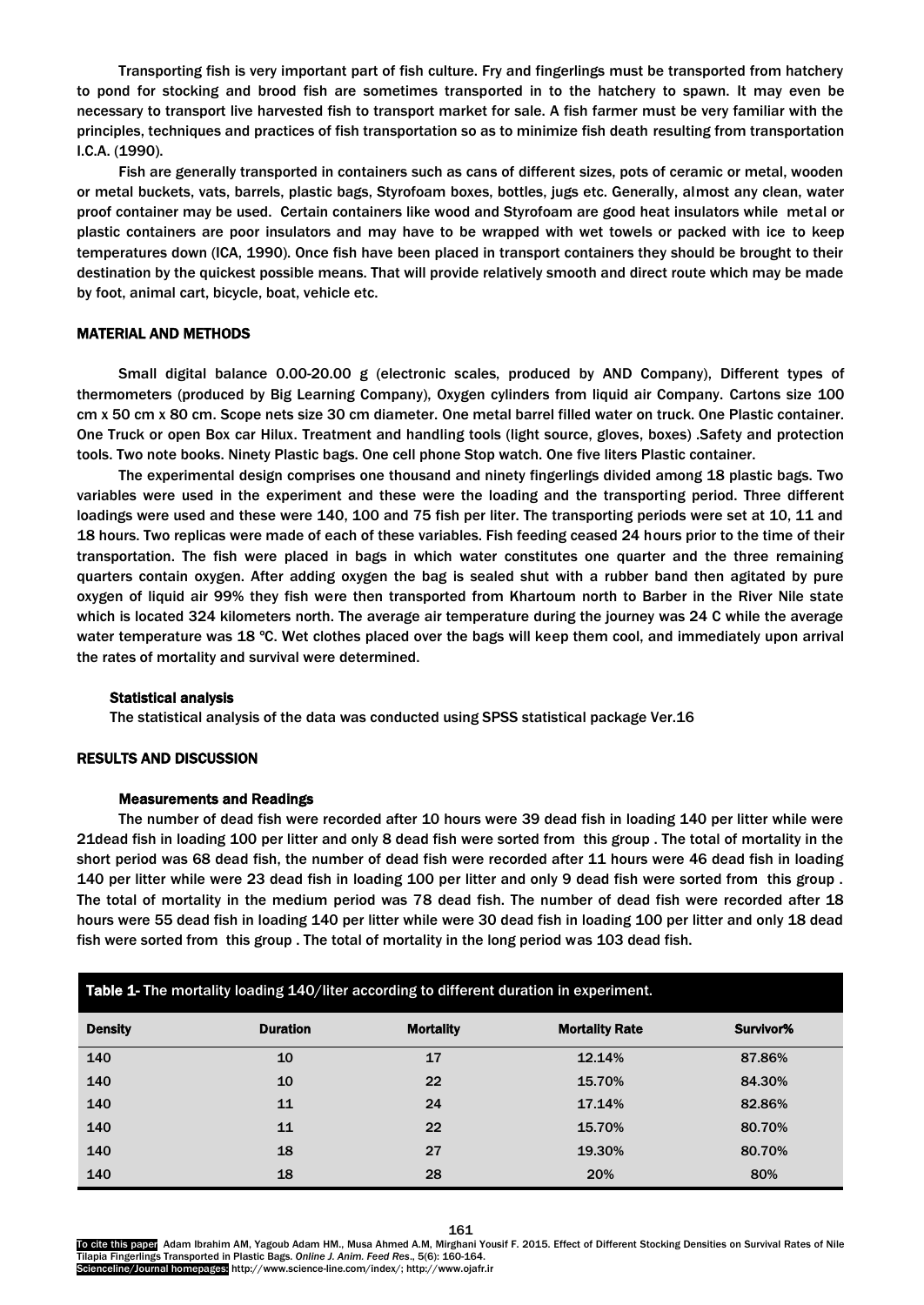| Table 2 - The Mortality loading 100/liter According To Different Duration in Experiment |                 |                  |                |                   |
|-----------------------------------------------------------------------------------------|-----------------|------------------|----------------|-------------------|
| <b>Density</b>                                                                          | <b>Duration</b> | <b>Mortality</b> | mortality rate | <b>Survival %</b> |
| 100                                                                                     | 10              | 10               | 10%            | 90%               |
| 100                                                                                     | 10              | 11               | 11%            | 89%               |
| 100                                                                                     | 11              | 11               | 11%            | 89%               |
| 100                                                                                     | 11              | 12               | 12%            | 88%               |
| 100                                                                                     | 18              | 16               | 16%            | 84%               |
| 100                                                                                     | 18              | 14               | 14.00%         | 86%               |

# Table 3 - The Mortality loading 75/liter According To Different Duration In Experiment

| <b>Density</b> | <b>Duration</b> | <b>Mortality</b> | <b>Mortality Rate</b> | <b>Survival %</b> |
|----------------|-----------------|------------------|-----------------------|-------------------|
| 75             | 10              | $\mathbf{2}$     | 2.70%                 | 97.30%            |
| 75             | 10              | 6                | 8%                    | 92%               |
| 75             | 11              | 3                | 4%                    | 96%               |
| 75             | 11              | 6                | 8%                    | 92%               |
| 75             | 18              | 9                | 12%                   | 88%               |
| 75             | 18              | 9                | 12%                   | 88%               |

Table 4 - Show the stocking densities throughout different periods of time

| <b>Factors</b>                                                                                                                                                       |                 |                           | <b>Parameters</b> |                        |
|----------------------------------------------------------------------------------------------------------------------------------------------------------------------|-----------------|---------------------------|-------------------|------------------------|
|                                                                                                                                                                      |                 | <b>Transport duration</b> | <b>Mortality</b>  | <b>Survival Number</b> |
|                                                                                                                                                                      |                 | 10 hours                  | 19.50±3.54        | 120.50±3.54            |
|                                                                                                                                                                      | 140 fingerlings | 11 hours                  | $23 + 1.41$       | $117 + 1.41$           |
|                                                                                                                                                                      |                 | 18 hours                  | 27.50±0.71        | 112.50±0.71            |
|                                                                                                                                                                      |                 | 10 hours                  | $10.50 + 0.71$    | 89.50±0.71             |
| <b>Packing</b><br>density                                                                                                                                            | 100 fingerlings | 11 hours                  | $11.50 + 0.71$    | 88.50±0.71             |
|                                                                                                                                                                      |                 | 18 hours                  | $15 + 1.41$       | $85 + 1.41$            |
|                                                                                                                                                                      | 75 fingerlings  | 10 hours                  | $4 + 2.83$        | $71 + 2.83$            |
|                                                                                                                                                                      |                 | 11 hours                  | $4.50 \pm 2.12$   | 70.50±2.12             |
|                                                                                                                                                                      |                 | 18 hours                  | 9±0               | 66±0                   |
| <b>Main effect</b>                                                                                                                                                   |                 |                           |                   |                        |
| Packing density                                                                                                                                                      |                 | 140 fingerlings           | 23.33a            | 116.67a                |
|                                                                                                                                                                      |                 | 100 fingerlings           | 12.33b            | 87.67b                 |
|                                                                                                                                                                      |                 | 75 fingerlings            | 5.83c             | 69.17c                 |
| <b>Standard error</b>                                                                                                                                                |                 |                           | 0.75              | 0.75                   |
| Significant                                                                                                                                                          |                 |                           | $***$             | $***$                  |
| <b>Transport duration</b>                                                                                                                                            |                 | 10 hours                  | 11.33a            | 93.67a                 |
|                                                                                                                                                                      |                 | 11 hours                  | 13.00b            | 92a                    |
|                                                                                                                                                                      |                 | 18 hours                  | 17.17a            | 87.83b                 |
| <b>Standard error</b>                                                                                                                                                |                 |                           | 0.75              | 0.75                   |
| <b>Significant</b>                                                                                                                                                   |                 | $\qquad \qquad$           | $***$             | $***$                  |
| Significant                                                                                                                                                          |                 | <b>NS</b>                 | <b>NS</b>         | <b>NS</b>              |
| N=2; Different superscript letters in the same column means significant difference at P<0.05; **: significant difference at P<0.05; NS: No<br>significant difference |                 |                           |                   |                        |

# First factor is 10 hours transporting period

The density in this period was found to be 140/l and the mean mortality equals 19.50±3.54 which constitutes 13.92 per cent:

Second density in this period 100/l mean of mortality equals 10.50±0.71 as percentage equals 11%.

Last density capacity in this period was 75/l the mean of mortality equals 4 $\pm$ 2.83 fish and as percentage equals 5.35%.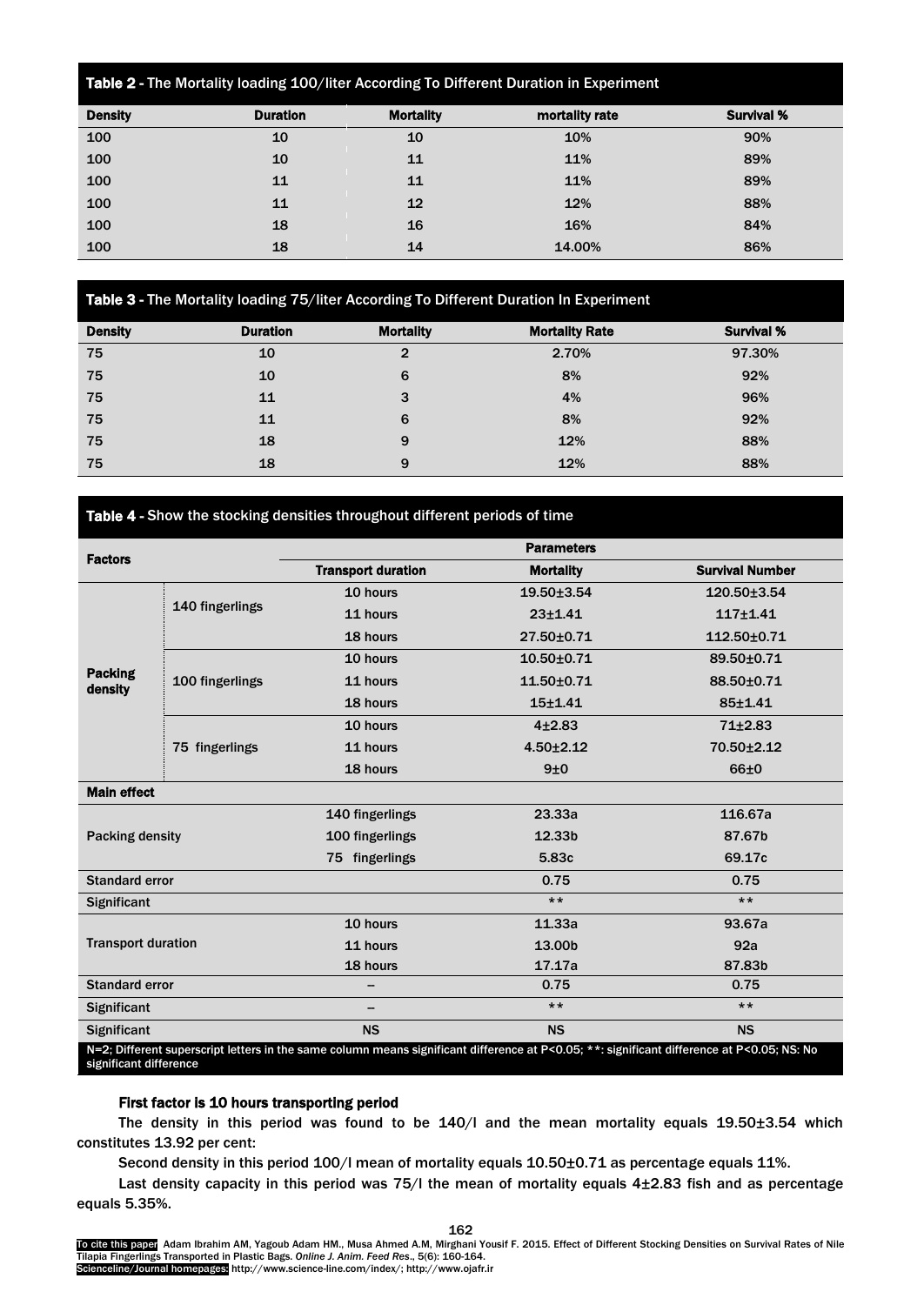## Second factor is 11 hours transporting period

- First density in this period was  $140$  /l the mean of mortality =  $23\pm1.41$  and as percentage equals  $16.42\%$ .
- Second density in this period 100 /l mean of mortality =  $11.50\pm0.71$  as percentage equal = 12%.
- East density capacity in this period was 75/l the mean of mortality =  $4.50\pm2.12$  fish.as percentage equal

6%.

- Third factor is 18 hours trip period.
- First density in this period was 140 /l the mean of mortality =  $27.50\pm0.71$  as percentage equal 19.65%.
- Second density in this period 100 /l mean of mortality =  $15\pm1.41$  as percentage equal =  $15\%$
- East density capacity in this period was 75/l the mean of mortality = 9 $\pm$ 0 fish. as percentage equal 24%

 The results of the statistical analysis comparing the survival rates indicated that the mean survival rate is not significantly different between the two densities of 100 fingerlings per liter and 75 fingerlings per liter. They were found to be 93.67% and 92.0% respectively while the survival rate at 140 /l was found to be 87.3% which is significantly different at P < 0.05.

# **DISCUSSION**

Fish farmers in Sudan obtain their seed stocks mainly not from their farms and as such rely heavily on good packing conditions covering sometimes 8–12 hours transportation time to maximize fish survival and quality. The transportation of live fish involves the transfer of large numbers (or biomass) of fish in a small volume of water. The Sudan climatic conditions are characterized by high temperatures during most of the months of the year. As a result the oxygen consumption is higher in transporting fish which necessitates the use the closed plastic bags in which oxygen supply is controlled. NAPFRE (2011) recommended that the water in the plastic bags should frequently be replaced with fresher supply so that adequate oxygen is provided and the fish waste excretions were disposed of. These recommendations should be followed specially during long transporting periods and higher temperatures. In this study though the water holing the fish in the plastic bags had not been changed, the survival rate of the fish was generally high. This could be attributed to the average low temperatures which were 18 and 24 for water and air respectively. The highest stocking density of 140 / showed a lower survival rate equals to 87 %. However, the survival rate is not significantly different P>0.05 between the densities of 75/l and 100 /l which they were 92% and 93% respectively. In this study it was found that the density of 100/L produced the highest loading in the transporting time with lowest risk. In different research and studies recommendations were in the same range of 90-120 fingerlings size (5.03 cm) (NAPFRE, 2011).

The results of this thesis indicated that the range of loading of fingerlings in Sudan varies between 75 and 100 fingerlings/liter. This showed a higher survival rate and it was more successful than 140 fingerlings /l. Fish stress was not observed in my lowest loading of 75 fingerlings per litter. Monica *et al.* (2011) observed that signs of stress were exhibited within four hours for Piau (*Leporinus friderici*) during transporting but the difference could be attributed to the specific differences and Water temperature which increased throughout the transportation (from 20.8 $\pm$ 0.34 to 24.2 $\pm$ 0.12 °C; P<0.0001). In this study the maximum and minimum water temperatures were 19 $\degree$ C and to 17 $\degree$ C respectively. In future we shall need only to explore the other factors affecting fingerlings transport like economical, the distance travelled and the type of transporting.

## **CONCLUSION**

Provision of fingerlings constitutes the basis of fish culture in Sudan. The results of data analysis showed that density and transporting periods are the most important factors that affect the existence and the survival of the fingerlings.

At a fixed transporting time there was no significant difference in the survival rate between the stocking densities of 75 and 100 fingerlings per liter. However, the stocking density of140 fingerlings per liter showed significantly lower survival rate. So to implement the optimum densities in transporting fingerlings the stocking density of 75-100 fingerlings per liter per 18 hours should be used. In cases when the distance or the time spent in transporting is be less than 10 hours we can increase the stocking density to 140 fingerlings per liter of water. But only 100 grams/liter/18 hours can be recommended as an optimum stocking density which can be used to transport Tilapia fingerlings in Sudan.

## REFERENCES

FAO, 2012. Fisheries, Aquaculture, 272, 698 -706; report NO.968; ISSN 2070-6987.